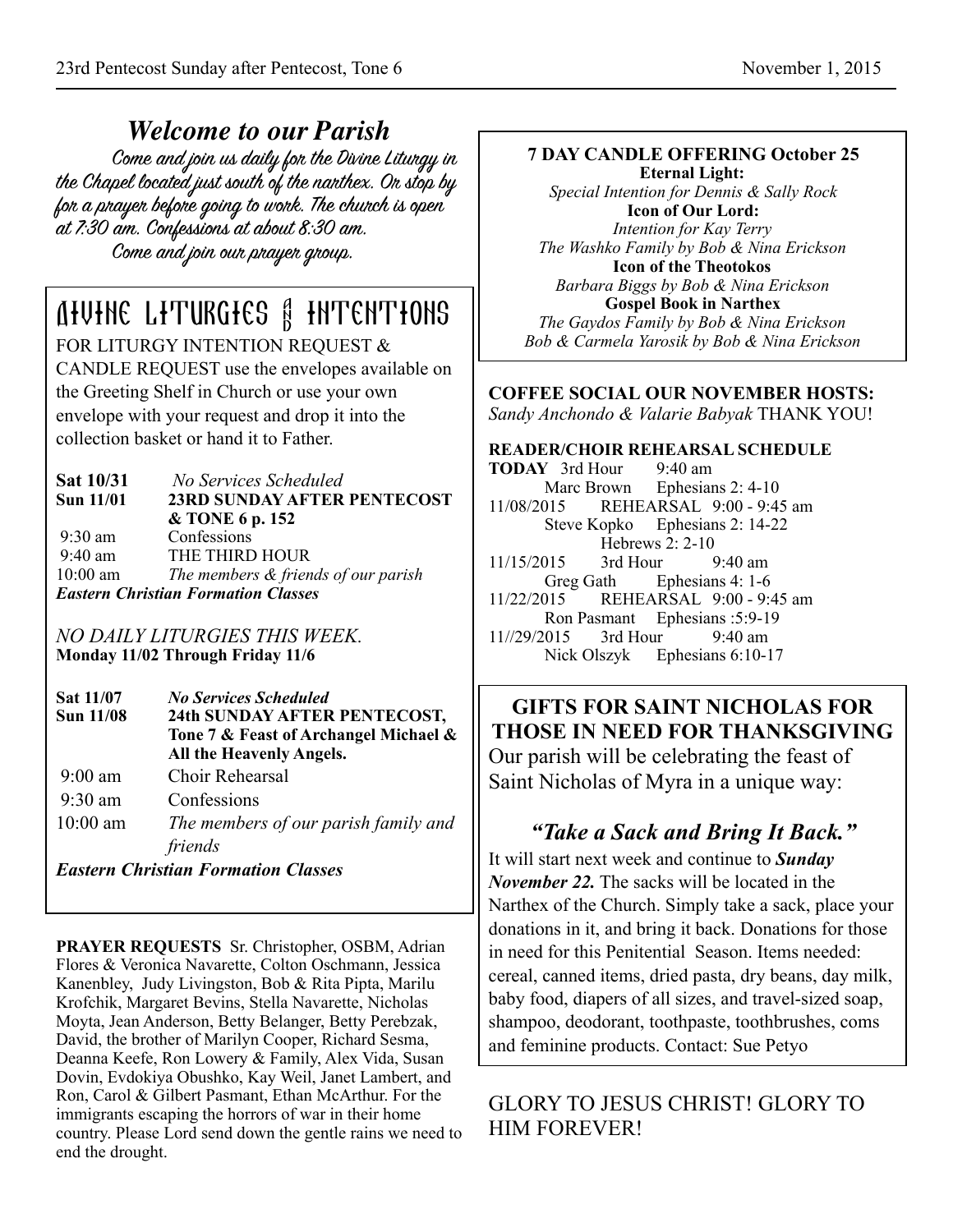8:26-27 The Demoniac Naked and Living in Tombs

## **DEMON POSSESSION SHOWS THE CRUELTY OF DEMONS.**

**CYRIL OF ALEXANDRIA:** In great misery and nakedness, he wandered among the graves of the dead. He was in utter wretchedness, leading a disgraceful life. He was a proof of the cruelty of the demons and a plain demonstration of their impurity. ... Whoever they possess and subject to their power, at once they make him an example of great misery, deprived of every blessing, destitute of all sobriety, and entirely deprived even of reason.

Some say, "Why do they possess people?" I answer those who wish to have this explained that the reason of these things is very deep. Somewhere one of his saints addressed God by saying, "Your judgments are a vast abyss." As long as we bear this in mind, we will perhaps not miss the mark. The God of all purposely permits some to fall into their power. He does not do this so that they may suffer but that we may learn by their example how the demons treat us and may avoid the desire of being subject to them. The suffering of one edifies many. COMMENTARY ON LUKE, HOMILY 44.3

#### **TITHING AND ATTENDANCE REPORT October 25**

Attendance: Sun: 10:00 am 110 Souls Adult Tithes : \$3,627.29 Youth Tithes: \$8.50 Candles: \$95.00 Recycling: \$8.55 Medical Insurance Collection: \$200.00 Home School Donation: \$880.00 Mortgage Principle: \$155.00 Gift Shop: \$45.00 Sanctuary Fund: \$ Thank you for your support and love for our Parish. We accept credit and debit cards by way The Square. Your receipts are e-mailed .

**WOULD LIKE TO GET THE PARISH BULLETIN BY E-MAIL?** *Send an e-mail to Fr Stephen* **[annbyzcathchurch@sbcglobal.net](mailto:annbyzcathchurch@sbcglobal.net)**

**OKTOBERFEST FINAL REPORT \$1,474.47 THANK YOU FOR YOUR SUPPORT AND WORK.**

**SPECIAL PRIESTS' MEDICAL INSURANCE COLLECTION.** So far we have collected: **\$3,865.00** 

### **Parish Calendar & Upcoming Events**

**THIS WEEK—NO DAILY LITURGIES 11/02 Monday thru 11/06 Friday INTEREPARCHIAL LITURGY MEETING** in Phoenix, AZ NO DAILY LITURGIES Fr. Stephen will attend the meetings. **11/6 FRI & 11/7 SAT PIEROGI WORKSHOP** if you

missed our first workshop don't worry—we have another one for you to volunteer & learn how to make this wonderful Slavic food.

**11/12 Thursday EASTERN CATHOLIC PASTORAL ASSOCIATION** for clergy at St. Anne's Melkite Church in North Hollywood. 11:00 am Service and Luncheon

#### **11/14 Saturday FEAST OF ST. PHILIP THE**

**APOSTLE** St. Philip Fast begins on Monday. Abstinence from meat on Wednesdays & Fridays and other penitential practice. Food for the Food Bank.

Preparation for the Thanksgiving Luncheon. You are invited to join us to help prepare the luncheon.

**11/15 SUNDAY THANKSGIVING LUNCHEON** in the parish hall after the Divine Liturgy. See Rita Pipta or call her at 714-838-6067

#### **ENTRANCE OF THE THEOTOKOS INTO THE TEMPLE Solemn Holy Day**

#### **THANKSGIVING DAY-CIVIL HOLIDAY**

| 11/26 Thursday Thanksgiving Day9:00 am |  |
|----------------------------------------|--|

**11/29 DEADLINE FOR THE CHRISTMAS ORDERS**